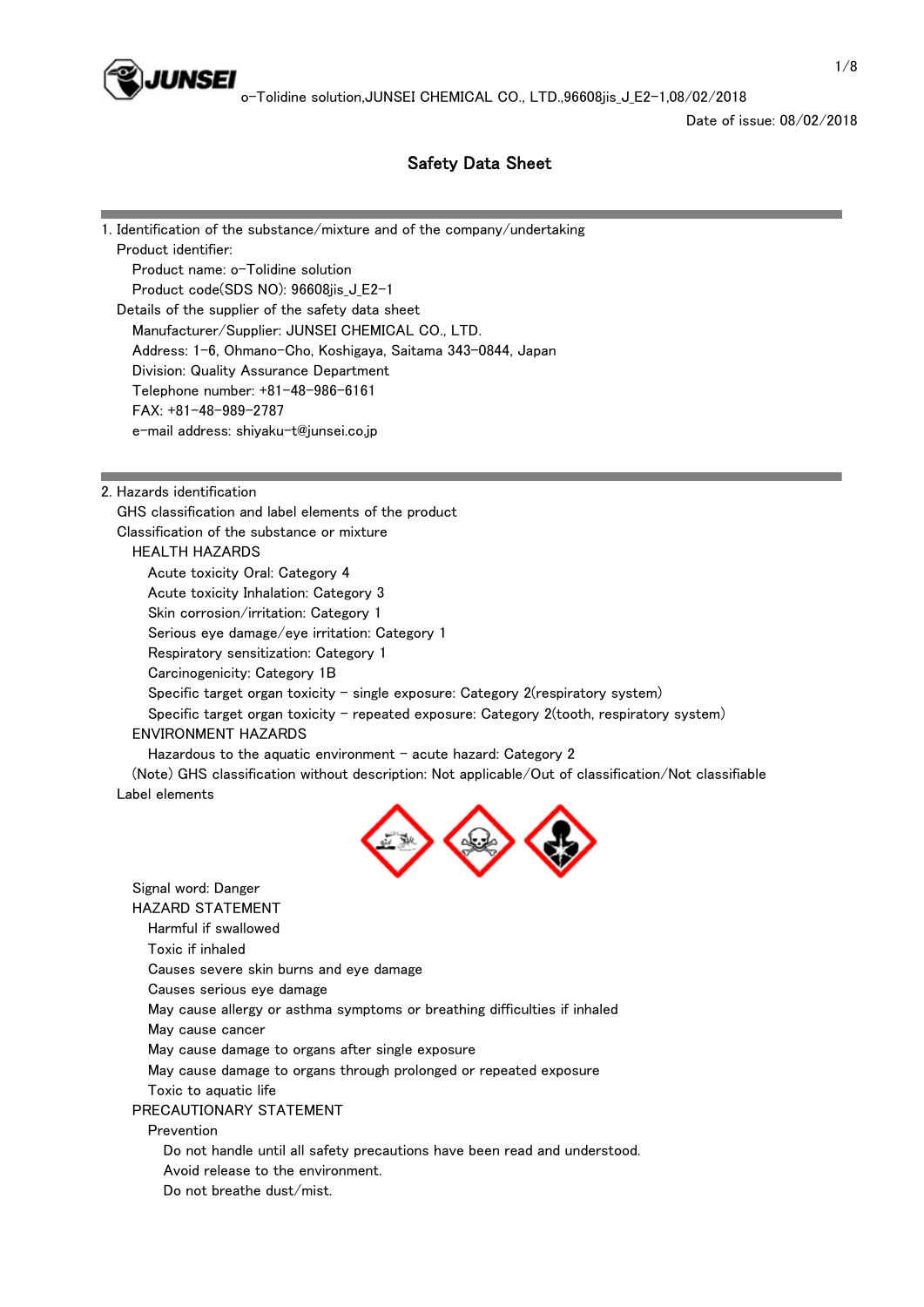

## o-Tolidine solution,JUNSEI CHEMICAL CO., LTD.,96608jis J E2-1,08/02/2018

 In case of inadequate ventilation wear respiratory protection. (as specified by the manufacturer/supplier or the competent authority.)

Use only outdoors or in a well-ventilated area.

Wash contaminated parts thoroughly after handling.

Wear protective gloves, protective clothing or face protection.

Wear eye protection/face protection.

Use personal protective equipment as required.

Do not eat, drink or smoke when using this product.

# Response

 Get medical advice/attention if you feel unwell. Immediately call a POISON CENTER or doctor/physician. If experiencing respiratory symptoms: Call a POISON CENTER or doctor/physician. IF INHALED: Remove person to fresh air and keep comfortable for breathing. IF ON SKIN (or hair): Take off immediately all contaminated clothing. Rinse skin with water/shower. Wash contaminated clothing before reuse. IF IN EYES: Rinse cautiously with water for several minutes. Remove contact lenses, if present and easy to do. Continue rinsing. IF SWALLOWED: Call a POISON CENTER or doctor/physician if you feel unwell. IF SWALLOWED: Rinse mouth. Do NOT induce vomiting. Storage Store in a well-ventilated place. Keep container tightly closed. Store locked up.

Disposal

Dispose of contents/container in accordance with local/national regulation.

#### 3. Composition/information on ingredients

Mixture/Substance selection:

Mixture

 Ingredient name:o-Tolidine dihydrochloride Content(%):0.13~0.15 Chemical formula:C14H18Cl2N2 Chemicals No, Japan:9-882 CAS No.:612-82-8 MW:285.21 ECNO:210-322-5

 Ingredient name:Hydrogen chloride Content(%):ca. 5.4 Chemical formula:ClH Chemicals No, Japan:1-215 CAS No.:7647-01-0 MW:36.46 ECNO:231-595-7

Ingredient name:Water

 Content(%):Residual quantity of the ingredient mentioned above. Chemical formula:H2O CAS No.:7732-18-5 MW:18.02 ECNO:231-791-2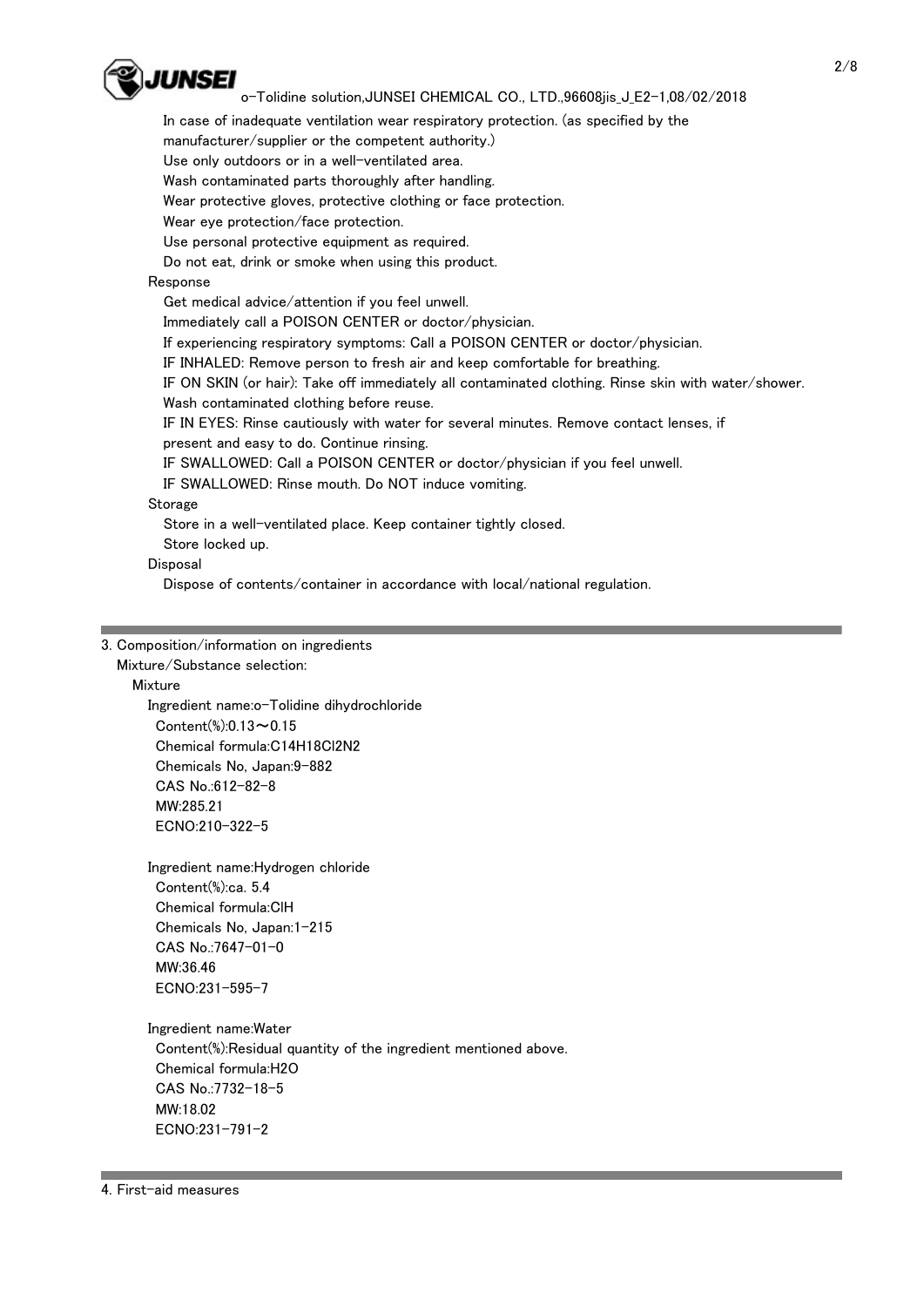

o-Tolidine solution,JUNSEI CHEMICAL CO., LTD.,96608jis\_J\_E2-1,08/02/2018

Descriptions of first-aid measures

General measures

Get medical attention/advice if you feel unwell.

Immediately call a POISON CENTER or doctor/physician.

#### IF INHALED

Remove person to fresh air and keep comfortable for breathing.

If experiencing respiratory symptoms: Call a POISON CENTER or doctor/physician.

Call a POISON CENTER or doctor/physician if you feel unwell.

#### IF ON SKIN (or hair)

Take off immediately all contaminated clothing. Rinse skin with water/shower.

#### If skin irritation or rash occurs: Get medical advice/attention.

#### IF IN EYES

Rinse cautiously with water for several minutes. Remove contact lenses, if present and easy

to do. Continue rinsing.

If eye irritation persists: Get medical advice/attention.

#### IF SWALLOWED

Rinse mouth. Do NOT induce vomiting.

Call a POISON CENTER or doctor/physician if you feel unwell.

#### 5. Fire-fighting measures

#### Extinguishing media

Suitable extinguishing media

Use appropriate extinguishing media suitable for surrounding facilities.

The product is non-flammable.

Specific hazards arising from the substance or mixture

#### Containers may explode when heated.

Fire may produce irritating, corrosive and/or toxic gases.

Runoff from fire control or dilution water may cause pollution.

## Advice for firefighters

Specific fire-fighting measures

Evacuate non-essential personnel to safe area.

Cool container with water spray.

Special protective equipment and precautions for fire-fighters

Wear fire/flame resistant/retardant clothing.

Wear protective gloves/protective clothing/eye protection/face protection.

 Firefighters should wear self-contained breathing apparatus with full face peace operated positive pressure mode.

#### 6. Accidental release measures

Personnel precautions, protective equipment and emergency procedures

Keep unauthorized personnel away.

 In case of contact with substance, immediately flush skin or eyes with running water for at least 20 minutes.

Ventilate area after material pick up is complete.

Wear proper protective equipment.

PUBLIC SAFTY: Ventilate closed spaces before entering.

Environmental precautions

Avoid release to the rivers, lakes, ocean and groundwater.

#### Methods and materials for containment and cleaning up

 Absorb spill with inert material (dry sand, earth, et al), then place in a chemical waste container.

Use clean non-sparking tools to collect absorbed material.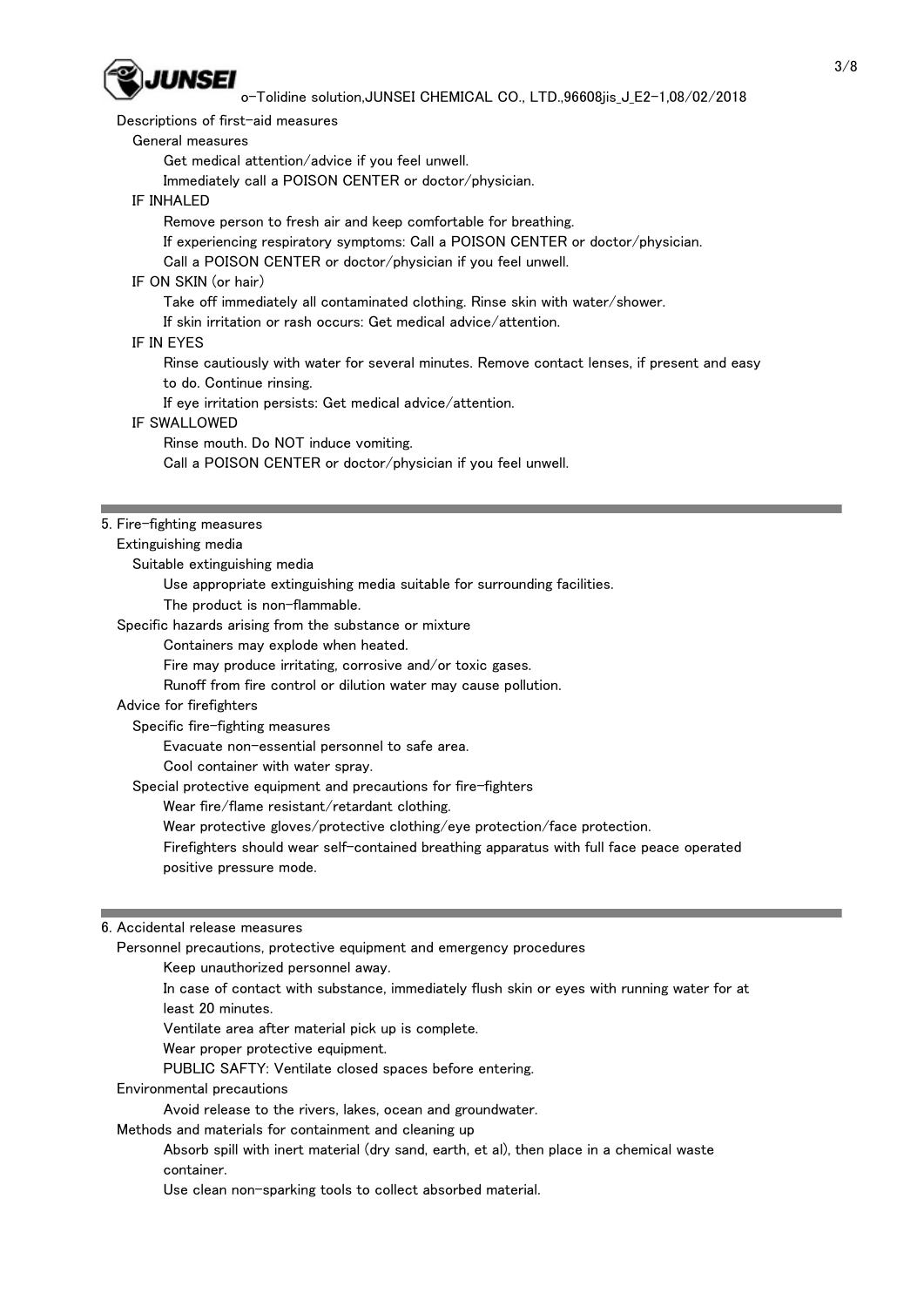

I

# o-Tolidine solution,JUNSEI CHEMICAL CO., LTD.,96608jis\_J\_E2-1,08/02/2018

All equipment used when handling the product must be grounded.

Preventive measures for secondary accident

 Collect spillage. Stop leak if you can do it without risk. Prevent entry into waterways, sewers, basements or confined areas.

| 7. Handling and storage                                                   |
|---------------------------------------------------------------------------|
| Precautions for safe handling                                             |
| Preventive measures                                                       |
| (Exposure Control for handling personnel)                                 |
| Do not breathe dust/mist.                                                 |
| (Protective measures against fire and explosion)                          |
| Keep away from heat/sparks/open flames/hot surfaces. - No smoking.        |
| Exhaust/ventilator                                                        |
| Exhaust/ventilator should be available.                                   |
| Safety treatments                                                         |
| Avoid contact with skin.                                                  |
| Avoid contact with eyes.                                                  |
| Avoid breathing dust or mist.                                             |
| Safety Measures/Incompatibility                                           |
| Do not handle until all safety precautions have been read and understood. |
| Use only outdoors or in a well-ventilated area.                           |
| Wear protective gloves, protective clothing or face protection.           |
| Wear eye protection/face protection.                                      |
| Use personal protective equipment as required.                            |
| When using do not eat, drink or smoke.                                    |
| Conditions for safe storage, including any incompatibilities              |
| Recommendation for storage                                                |
| Store in a well-ventilated place. Keep container tightly closed.          |
| Keep cool. Protect from sunlight.                                         |
| Store locked up.                                                          |
|                                                                           |
|                                                                           |

# 8. Exposure controls/personal protection

| Control parameters                                |
|---------------------------------------------------|
| No control value data available in MHLW           |
| Adopted value                                     |
| (Hydrogen chloride)                               |
| $JSOH(2014)$ (ceiling limit) 2ppm; $3.0mg/m3$     |
| ACGIH(2000) STEL: C 2ppm (URT irr)                |
| OSHA-PEL                                          |
| (Hydrogen chloride)                               |
| C 5ppm, $7mg/m3$                                  |
| Exposure controls                                 |
| Appropriate engineering controls                  |
| Do not use in areas without adequate ventilation. |
| Eye wash station should be available.             |
| Washing facilities should be available.           |
| Individual protection measures                    |
| Respiratory protection                            |
| Wear respiratory protection.                      |
| Hand protection                                   |
| Wear protective gloves.                           |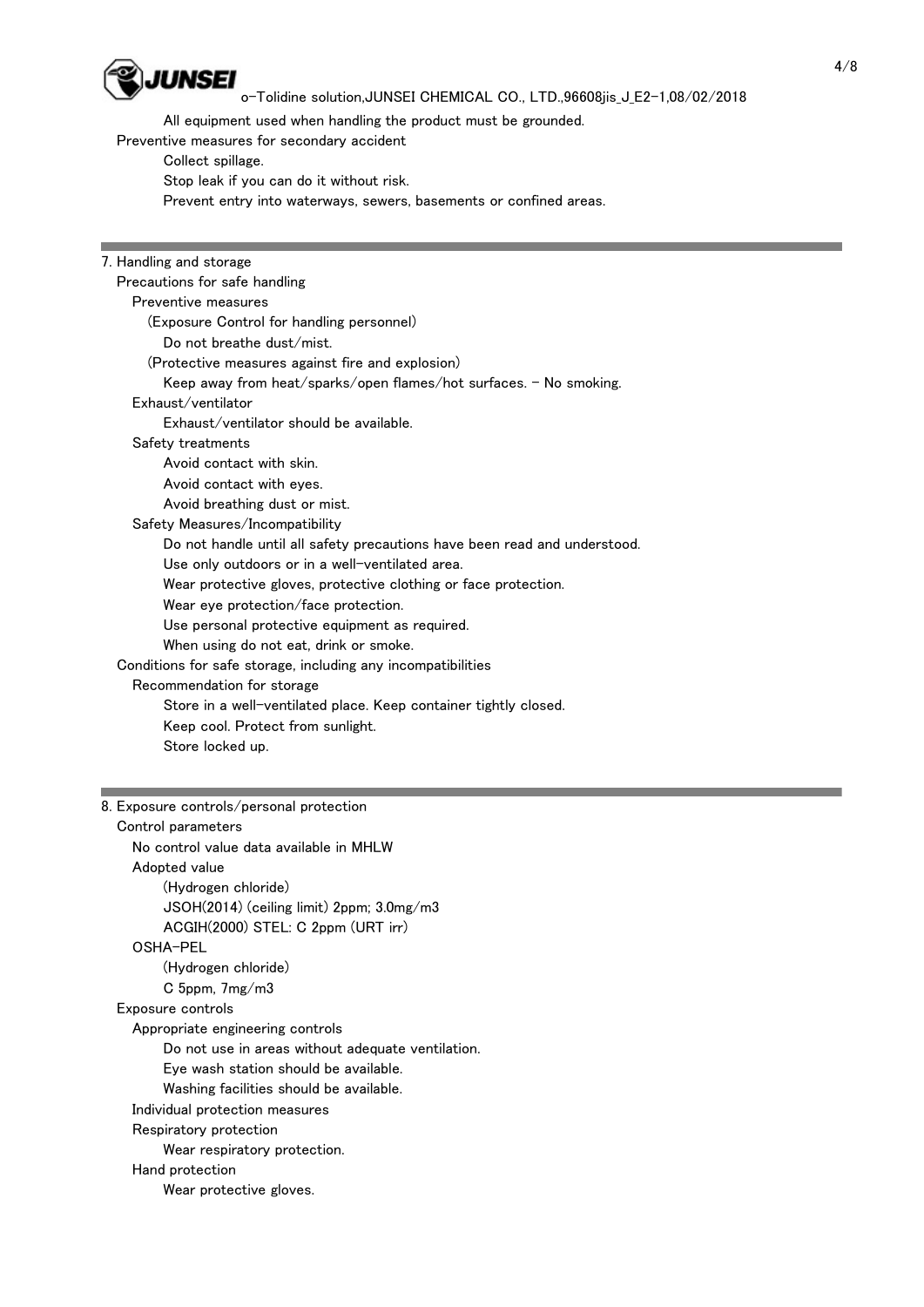

## o-Tolidine solution,JUNSEI CHEMICAL CO., LTD.,96608jis J E2-1,08/02/2018

 Consult with your glove and/or personnel equipment manufacturer for selection of appropriate compatible materials.

Eye protection

Wear eye/face protection.

Safety and Health measures

 Wash … thoroughly after handling. Do not eat, drink or smoke when using this product. Wash contaminated clothing before reuse.

#### 9. Physical and Chemical Properties

 Information on basic physical and chemical properties Physical properties

 Appearance: Liquid Color: Colorless Odor data N.A. pH: Strong acidic

 Phase change temperature Initial Boiling Point/Boiling point data N.A. Melting point/Freezing point data N.A. Decomposition temperature data N.A. Flash point data N.A. Auto-ignition temperature data N.A. Explosive properties data N.A. Vapor pressure data N.A. Vapor density data N.A. Specific gravity/Density data N.A. **Solubility**  Solubility in water: Miscible n-Octanol /water partition coefficient data N.A.

# 10. Stability and Reactivity

**Reactivity**  Runaway polymerization will not occur. Chemical stability Stable under normal storage/handling conditions. Conditions to avoid Contact with incompatible materials. Heat. Incompatible materials **Bases**  Hazardous decomposition products Carbon oxides, Nitrogen oxides, Chlorides

11. Toxicological Information Information on toxicological effects Acute toxicity Acute toxicity (Oral) [GHS Cat. Japan, base data] (Hydrogen chloride) rat LD50 =238 mg/kg (SIDS, 2009) Acute toxicity (Inhalation) [GHS Cat. Japan, base data]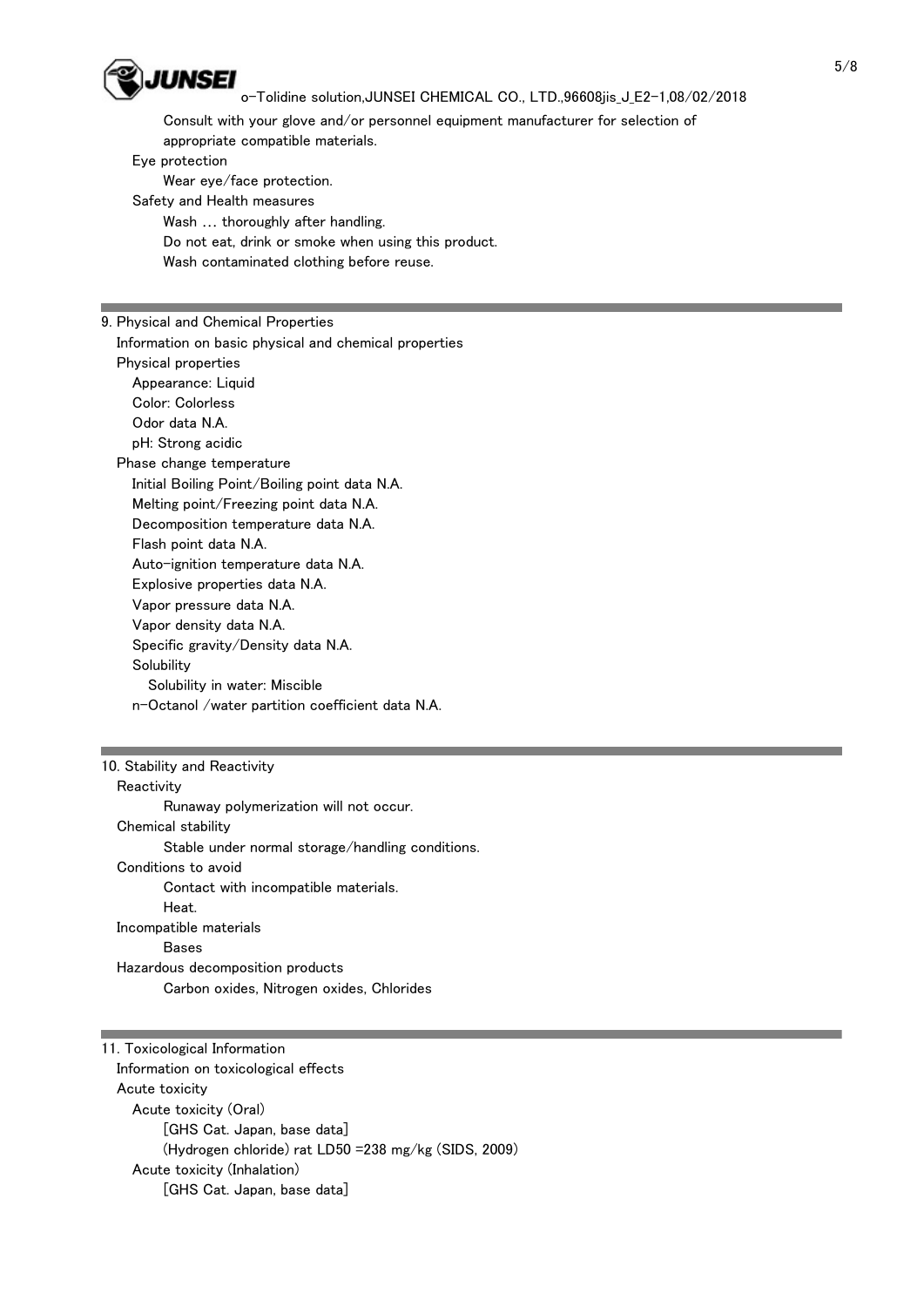

 $12.$  Equation Info

```
o-Tolidine solution,JUNSEI CHEMICAL CO., LTD.,96608jis J E2-1,08/02/2018
```
 (Hydrogen chloride) mist : rat LC50=0.42 mg/L/4hr (SIDS, 2009) Labor standard law, Japan; Toxic Hydrogen chloride Irritant properties Skin corrosion/irritation [GHS Cat. Japan, base data] (Hydrogen chloride) rabbit/mouse/rat/human : corrosive (SIDS, 2009) Serious eye damage /irritation [GHS Cat. Japan, base data] (Hydrogen chloride) rabbit : corrosive (SIDS, 2002) Sensitization Respiratory sensitization [GHS Cat. Japan, base data] (Hydrogen chloride) cat.1; Occupational/Environmental Allergy Society, Japan No Mutagenic effects data available **Carcinogenicity**  (Hydrogen chloride) IARC-Gr.3 : Not Classifiable as a Human Carcinogen ACGIH-A4(2000) : Not Classifiable as a Human Carcinogen (o-Tolidine dihydrochloride) EU-Category 1B; Substances presumed to have carcinogenic potential for humans No reproductive toxicity data available Delayed and immediate effects and also chronic effects from short- and long-term exposure STOT STOT-single exposure [cat.1] [Japan published data] (Hydrogen chloride) respiratory apparatus/system ( ACGIH, 2003 ) [cat.3(resp. irrit.)] [Japan published data] (o-Tolidine dihydrochloride) Respiratory tract irritation ( EPA\_JP risk assessment vol4, 2005 ) STOT-repeated exposure [cat.1] [Japan published data] (Hydrogen chloride) teeth; respiratory apparatus/system ( SIDS, 2002 ) No Aspiration hazard data available Additional data There are no data available on the preparation itself.

| TZ. ECOlOgical Information                                                     |
|--------------------------------------------------------------------------------|
| Ecotoxicity                                                                    |
| Aquatic toxicity                                                               |
| Toxic to aquatic life                                                          |
| Aquatic acute toxicity component(s) data                                       |
| [GHS Cat. Japan, base data]                                                    |
| (Hydrogen chloride) Crustacea (Daphnia magna) EC50=0.492mg/L/48hr (SIDS, 2005) |
| Water solubility                                                               |
| (Hydrogen chloride) 67 $g/100$ ml (30°C) (ICSC, 2000)                          |
| No Persistence and degradability data available                                |
| Bioaccumulative potential                                                      |
| (Hydrogen chloride) log Pow=0.25 (ICSC, 2000)                                  |
|                                                                                |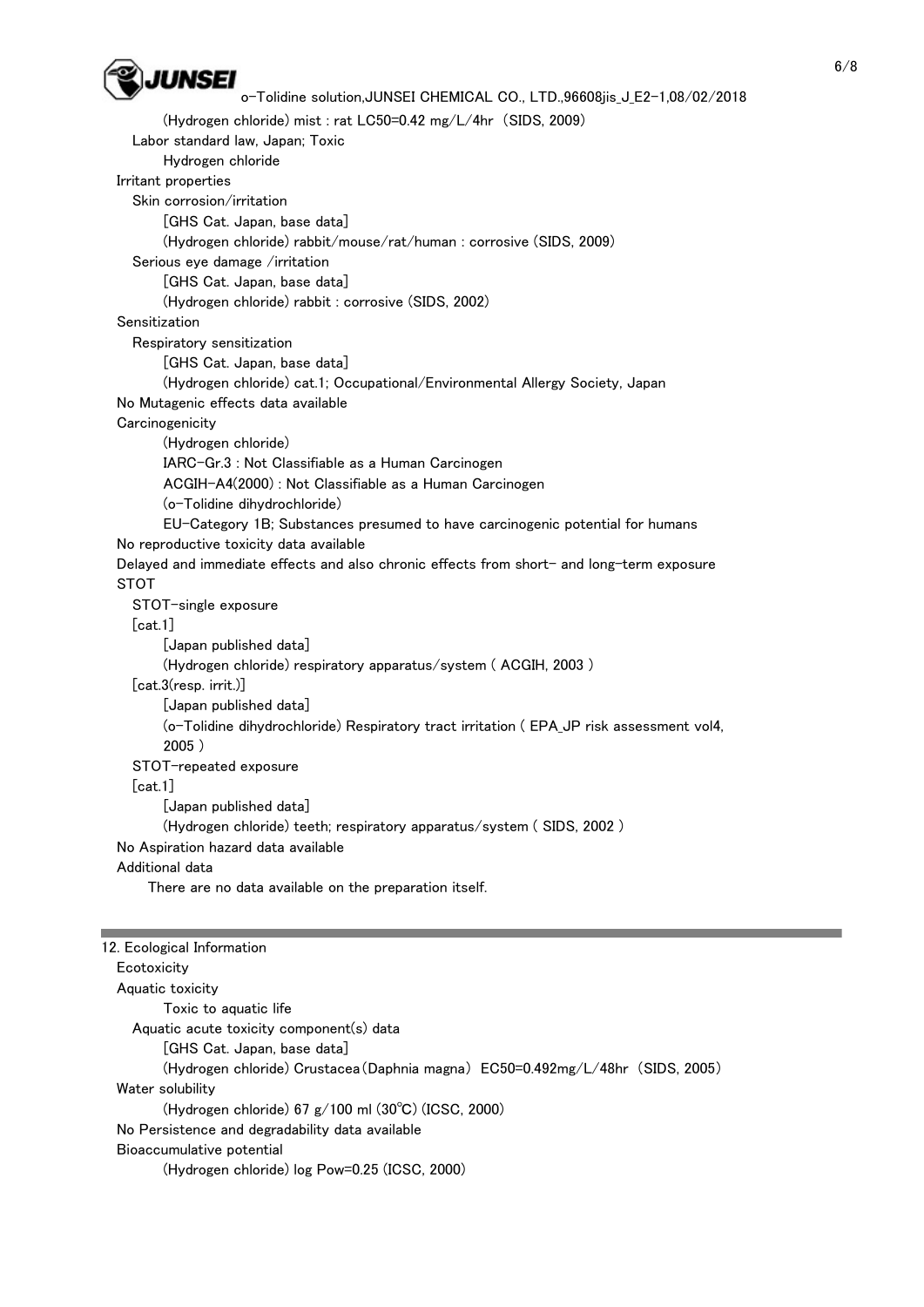

o-Tolidine solution,JUNSEI CHEMICAL CO., LTD.,96608jis\_J\_E2-1,08/02/2018

Additional information

There are no data available on the preparation itself.

13. Disposal considerations

#### Waste treatment methods

Avoid release to the environment  $(-$  if this is not the intended use). Dispose of contents/container in accordance with local/national regulation.

## 14. Transport Information

 UN No, UN CLASS UN number: 1789 UN proper shipping name: HYDROCHLORIC ACID Transport hazard class(es): 8 Packing group: II ERG GUIDE NO.: 157

#### 15. Regulatory Information

 Safety, health and environmental regulations/legislation specific for the substance or mixture Transport in bulk according to Annex II of MARPOL73/78 and IBC Code

 Noxious Liquid ; Cat. Z Hydrogen chloride Non Noxious Liquid ; Cat. OS **Water** US major regulations

# **TSCA**

o-Tolidine dihydrochloride; Hydrogen chloride; Water

2016 EMERGENCY RESPONSE GUIDEBOOK (US DOT)

Other regulatory information

 We are not able to check up the regulatory information in regard to the substances in your country or region, therefore, we request this matter would be filled by your responsibility. Regulatory information with regard to this substance in your country or in your region should be examined by your own responsibility.

 Ensure this material in compliance with federal requirements and ensure conformity to local regulations.

#### 16. Other information

GHS classification and labelling

 Acute Tox. 4: H302 Harmful if swallowed Acute Tox. 3: H331 Toxic if inhaled Skin Corr. 1: H314 Causes severe skin burns and eye damage Eye Dam. 1: H318 Causes serious eye damage Resp. Sens. 1: H334 May cause allergy or asthma symptoms or breathing difficulties if inhaled Carc. 1B: H350 May cause cancer STOT SE 2: H371 May cause damage to organs after single exposure STOT RE 2: H373 May cause damage to organs through prolonged or repeated exposure Aquatic Acute 2: H401 Toxic to aquatic life Reference Book Globally Harmonized System of classification and labelling of chemicals, (5th ed., 2013), UN Recommendations on the TRANSPORT OF DANGEROUS GOODS 19th edit., 2015 UN Classification, labelling and packaging of substances and mixtures (table3-1 ECNO6182012)